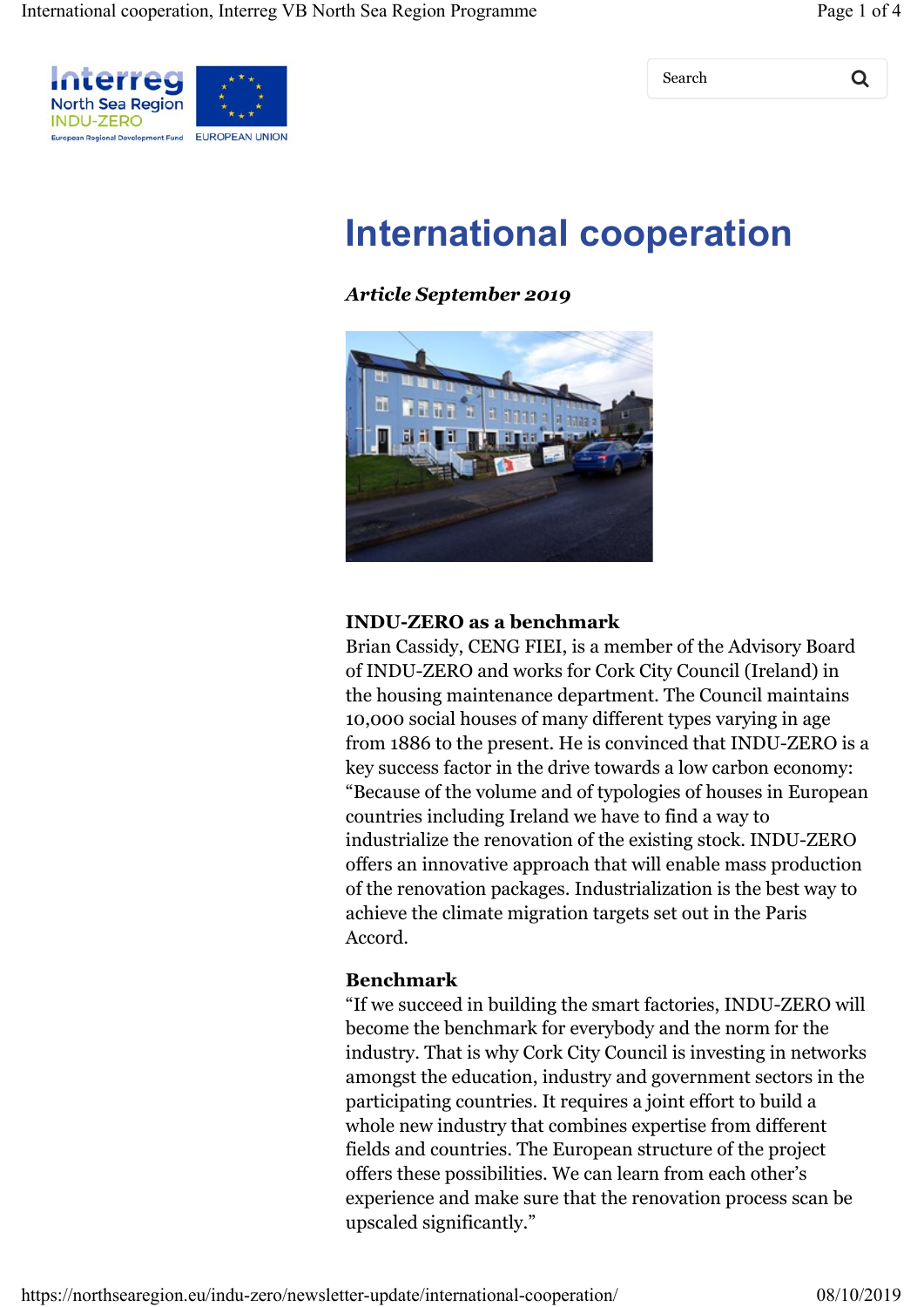#### **Public perception and increasing awareness**

According to Brian it is also very important that the residents of the houses are involved in the process: "They are easily overlooked when the focus is on Technology. However citizen enagagment will be a key success fatcor in the drive towards low carbon economy." To help increase citizen awareness of the need to move towards alow carbon economy Cork City has become a partner in the Interreg Europe INTENSIFY project (https://www.interregeurope.eu/intensify/ (https://www.interregeurope.eu/intensify/) ) – a project that aims to increase awareness amongst the general population of the need to reduce greenhouse gas emissions.

#### **Better product, minimum disturbance**

Imparting Brian stated that "Cork is determined to contribute positively to the success of INDU-ZERO, because it has the potential to deliver a better quality product with minimum disturbance to it's occupants, and increase the rate of the Europe transform to a low carbon housing stock".

#### **Note**

European Interregional learning will be a key driver of developing and piloting the technologies that will allow society to function in a low carbon environment. To that end as well as advising INDU-ZERO Cork City is a partner in:

- the Interreg North West Europe project REDWOLF (http://www.nweurope.eu/projects/project-search/redwolf-rethink-electricity-distribution-without-loadfollowing/ ), a project that will demonstrate how key electrical devices can be combined to reduce greenhouse gas emissions;
- MINI-STOR, a horizon 2020 project that aims to demonstrate the benefits of a specially designed battery prior to its launch on the market;
- EMPOWER ( https://www.interregeurope.eu/empower/ ) which

seeks to demonstrate how measuring the benefits of low carbon actions can change peoples behaviour.

 Cork City also avails of supports from the Irish Energy Authority (SEAI), the Irish Government and the European Cohesion/Eregional Devdlopment funds to reduce carbon emissions from its social housing stock.

# *Article June 2019*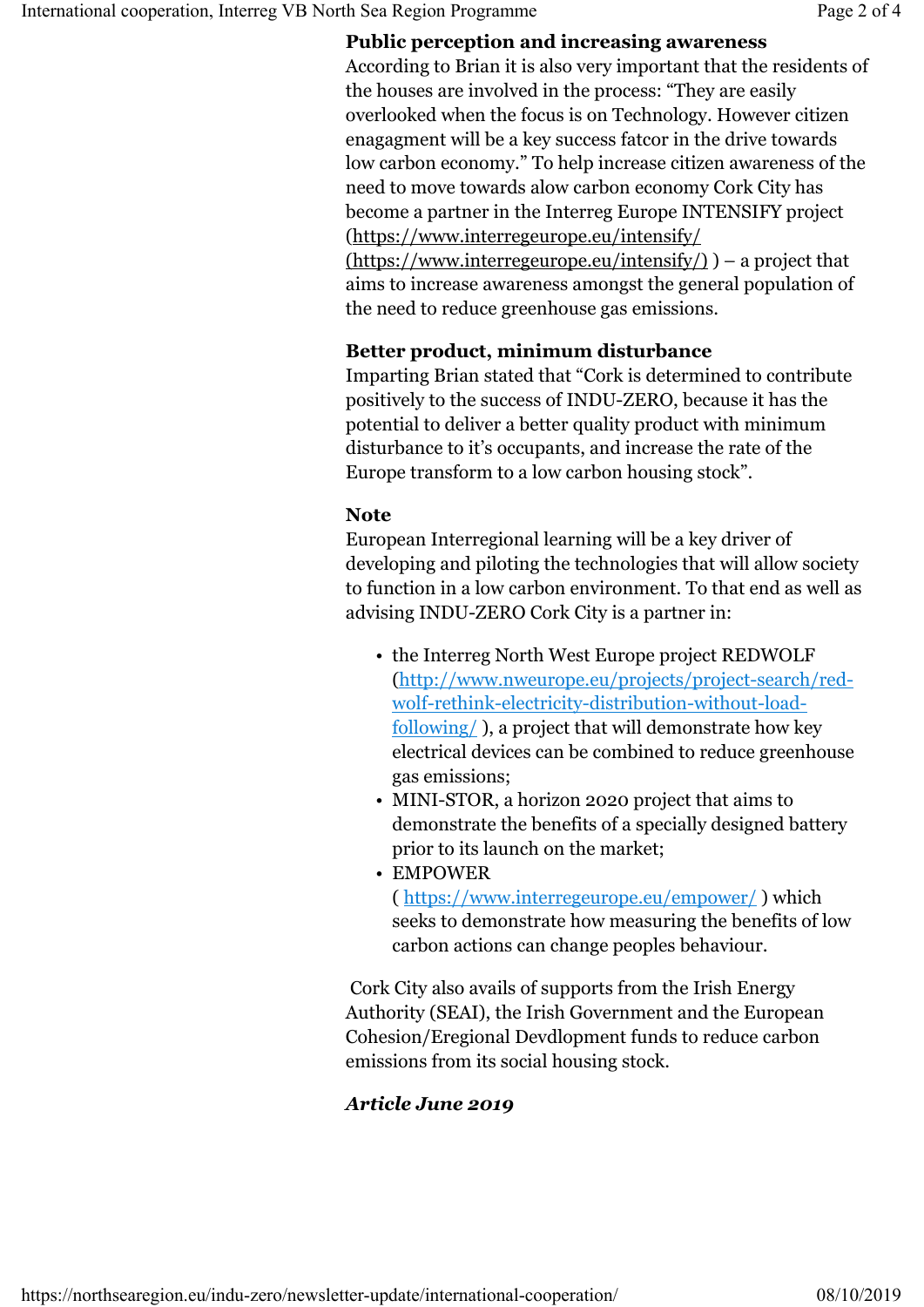

# **Delegation of Strathclyde University visits the Netherlands**

At the end of May two project partners from Strathclyde University together with their researchers visited the Netherlands for 2 days. The goal of the visit was to discuss the first steps towards developing the production process of the INDU-ZERO factory.

The delegation visited two factories: timber frame factory De Groot Vroomshoop and sandwich panel factory RC panels.

During the visit several meetings were planned as well. One meeting took place together with the German logistics partner, the Jade university of Applied Sciences, in order to talk about the logistic interfaces to the factory, within the factory and to the building site where the renovations will occur. A more detailed logistics plan will be presented at the next project partner meeting in Elsfleth (Germany) in July 2019.

The other meeting was with project partners from the Netherlands: Buro de Haan (engineering company), Saxion University of Applied Sciences, D'Andrea & Evers (industrial designer) and Recreate (VR/AR company).

Both these meetings and the factory visits have resulted in a clear understanding of current production methods and the first layout of the new INDU-ZERO factory. The first layout of the factory will be developed in more detail over the coming months and will also be presented at the next INDU-ZERO partner meeting in July 2019.

*Contribution: Ulla-Britt Krämer, project manager INDU-ZERO, Provincie Overijssel, the Netherlands*

# *Article March 2019*